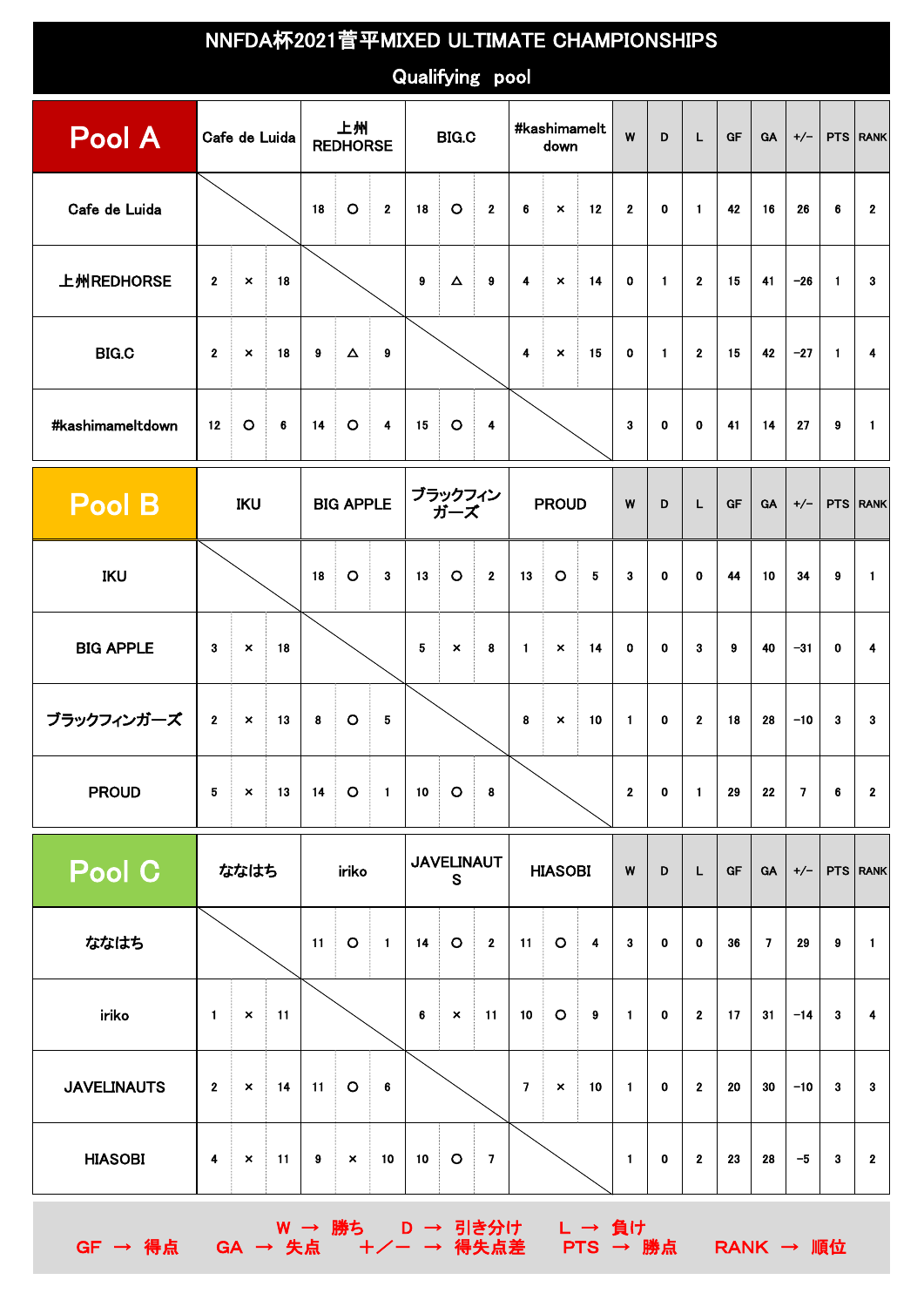|                      | NNFDA杯2021菅平MIXED ULTIMATE CHAMPIONSHIPS |                |                 |                                    |                          |                                               |                  |                           |                        |                                 |                       |                            |                        |              |                |           |           |                         |                 |                  |
|----------------------|------------------------------------------|----------------|-----------------|------------------------------------|--------------------------|-----------------------------------------------|------------------|---------------------------|------------------------|---------------------------------|-----------------------|----------------------------|------------------------|--------------|----------------|-----------|-----------|-------------------------|-----------------|------------------|
|                      |                                          |                |                 |                                    |                          |                                               |                  |                           | Qualifying pool        |                                 |                       |                            |                        |              |                |           |           |                         |                 |                  |
| <b>Pool D</b>        |                                          | <b>SQOAL</b>   |                 |                                    | <b>GORAIKOH</b>          |                                               |                  | zeroc                     |                        |                                 | <b>TITAN</b>          |                            | W                      | D            | L              | <b>GF</b> | <b>GA</b> | $+/-$                   |                 | PTS RANK         |
| <b>SQOAL</b>         |                                          |                |                 | 10<br>$\pmb{\times}$<br>$-11$<br>÷ |                          | 4                                             | $\pmb{\times}$   | $-12$                     | 5                      | Ť.<br>$\boldsymbol{\mathsf{x}}$ | ÷<br>$\boldsymbol{9}$ | 0                          | $\mathbf 0$            | $\bf{3}$     | 19             | 32        | $-13$     | $\mathbf 0$             | 4               |                  |
| <b>GORAIKOH</b>      | 11                                       | $\circ$<br>÷   | 10              |                                    |                          |                                               | $\overline{7}$   | $\pmb{\times}$            | $-11$                  | 9                               | $\circ$<br>Ť          | $\overline{\phantom{a}}$ 8 | $\mathbf{2}$           | $\mathbf 0$  | $\mathbf{1}$   | 27        | 29        | $-2$                    | 6               | $\mathbf{2}$     |
| zeroc                | 12                                       | $\circ$<br>÷   | 4               | 11                                 | $\overline{\phantom{a}}$ | $\overline{\phantom{a}}$                      |                  |                           |                        | 16                              | $\circ$<br>ŧ          | ŧ<br>6                     | 3                      | $\mathbf 0$  | $\mathbf 0$    | 39        | 17        | 22                      | 9               | $\blacksquare$   |
| <b>TITAN</b>         | $\pmb{9}$                                | $\circ$        | $\bf 5$         | 8                                  | ÷.<br>$\pmb{\times}$     | $\pmb{9}$<br>÷.                               | 6                | $\pmb{\times}$            | $-16$                  |                                 |                       |                            | $\blacksquare$         | $\mathbf 0$  | $\mathbf{2}$   | 23        | 30        | $-7$                    | 3               | 3                |
| Pool E               |                                          | 河童隊            |                 |                                    | <b>DARWIN</b>            |                                               |                  | <b>Urban Crow</b>         |                        |                                 | <b>DISPA</b>          |                            | W                      | D            | L.             | <b>GF</b> | <b>GA</b> | $+/-$                   |                 | PTS RANK         |
| 河童隊                  |                                          |                |                 | 9                                  | $\Delta$                 | 9                                             | 11               | $\circ$                   | ÷.<br>$\sqrt{5}$       | 10                              | $\circ$<br>÷          | $-6$                       | $\mathbf{2}$           | $\mathbf{1}$ | $\mathbf 0$    | 30        | 20        | 10                      | $\overline{7}$  | $\mathbf{2}$     |
| <b>DARWIN</b>        | 9                                        | $\Delta$<br>÷  | 9               |                                    |                          |                                               | 11               | $\mathbf O$               | ÷<br>$\blacksquare$    | 13                              | $\circ$<br>ŧ          | ŧ.<br>3                    | $\mathbf 2$            | $\mathbf{1}$ | $\mathbf 0$    | 33        | 13        | 20                      | 7               | $\blacksquare$   |
| <b>Urban Crow</b>    | 5                                        | $\mathcal{A}$  | $\times$ 11     | $\blacksquare$                     |                          | $\times$ 11                                   |                  |                           |                        | 9                               | Ť.<br>$\Delta$        | $\mathcal{L}$<br>9         | 0                      | $\mathbf{1}$ | $\mathbf{2}$   | 15        | 31        | $-16$                   | $\mathbf{1}$    | 4                |
| <b>DISPA</b>         | $\bf 6$                                  | $\pmb{\times}$ | 10              | 3                                  | $\boldsymbol{\times}$    | $-13$                                         | $\boldsymbol{9}$ | $\Delta$                  | $\blacksquare$         |                                 |                       |                            | $\pmb{0}$              | $\mathbf{1}$ | $\mathbf 2$    | 18        | 32        | $-14$                   | $\mathbf{1}$    | 3                |
| <b>Pool F</b>        |                                          | スーパー大納<br>言    |                 |                                    | <b>WhiteFingers</b>      |                                               |                  | <b>Wild Antelope</b>      |                        |                                 | Invader               |                            | W                      | D            | L              | <b>GF</b> | GA        | $+/-$                   |                 | PTS RANK         |
| スーパー大納言              |                                          |                |                 | $\pmb{9}$                          | $\circ$                  | ŧ.<br>$\bf 6$                                 | 6                | $\boldsymbol{\mathsf{x}}$ | $\pmb{9}$              | 8                               | $\Delta$              | $\overline{\phantom{a}}$ 8 | $\mathbf{1}$           | $\mathbf{1}$ | $\blacksquare$ | 23        | 23        | $\mathbf 0$             | 4               | 3                |
| <b>WhiteFingers</b>  | $\bf 6$                                  | $\mathbf{x}$   | $\pmb{9}$<br>Ť. |                                    |                          |                                               | 8                | $\boldsymbol{\mathsf{x}}$ | ÷.<br>$\boldsymbol{9}$ | $\mathbf{7}$                    | $\mathbb{R}^d$        | $\pm$ 11                   | $\mathbf 0$            | $\mathbf 0$  | $\mathbf{3}$   | 21        | 29        | $-8$                    | $\mathbf 0$     | $\boldsymbol{4}$ |
| <b>Wild Antelope</b> | $\pmb{9}$                                | $\circ$<br>÷.  | $\bf 6$         | 9                                  | $\overline{\phantom{a}}$ | $\overline{\phantom{a}}$ 8                    |                  |                           |                        | 8                               | $\Delta$<br>î.        | Ť.<br>8                    | $\mathbf{2}$           | $\mathbf{1}$ | $\mathbf 0$    | 26        | 22        | $\overline{\mathbf{4}}$ | $\overline{7}$  | $\blacksquare$   |
| Invader              | $\pmb{8}$                                | $\Delta$<br>÷  | $\pmb{8}$       | 11                                 | $\overline{\phantom{a}}$ | $\mathcal{L}_{\mathcal{A}}$<br>$\overline{7}$ | $\pmb{8}$        | $\Delta$                  | $\blacksquare$ 8       |                                 |                       |                            | $\mathbf{1}$           | $\mathbf{2}$ | $\mathbf 0$    | 27        | 23        | $\ddot{\mathbf{4}}$     | $5\phantom{.0}$ | $\mathbf{2}$     |
|                      |                                          |                |                 |                                    |                          |                                               |                  |                           |                        |                                 |                       |                            | W → 勝ち D → 引き分け L → 負け |              |                |           |           |                         |                 |                  |

GF → 得点 GA → 失点 +/- → 得失点差 PTS → 勝点 RANK → 順位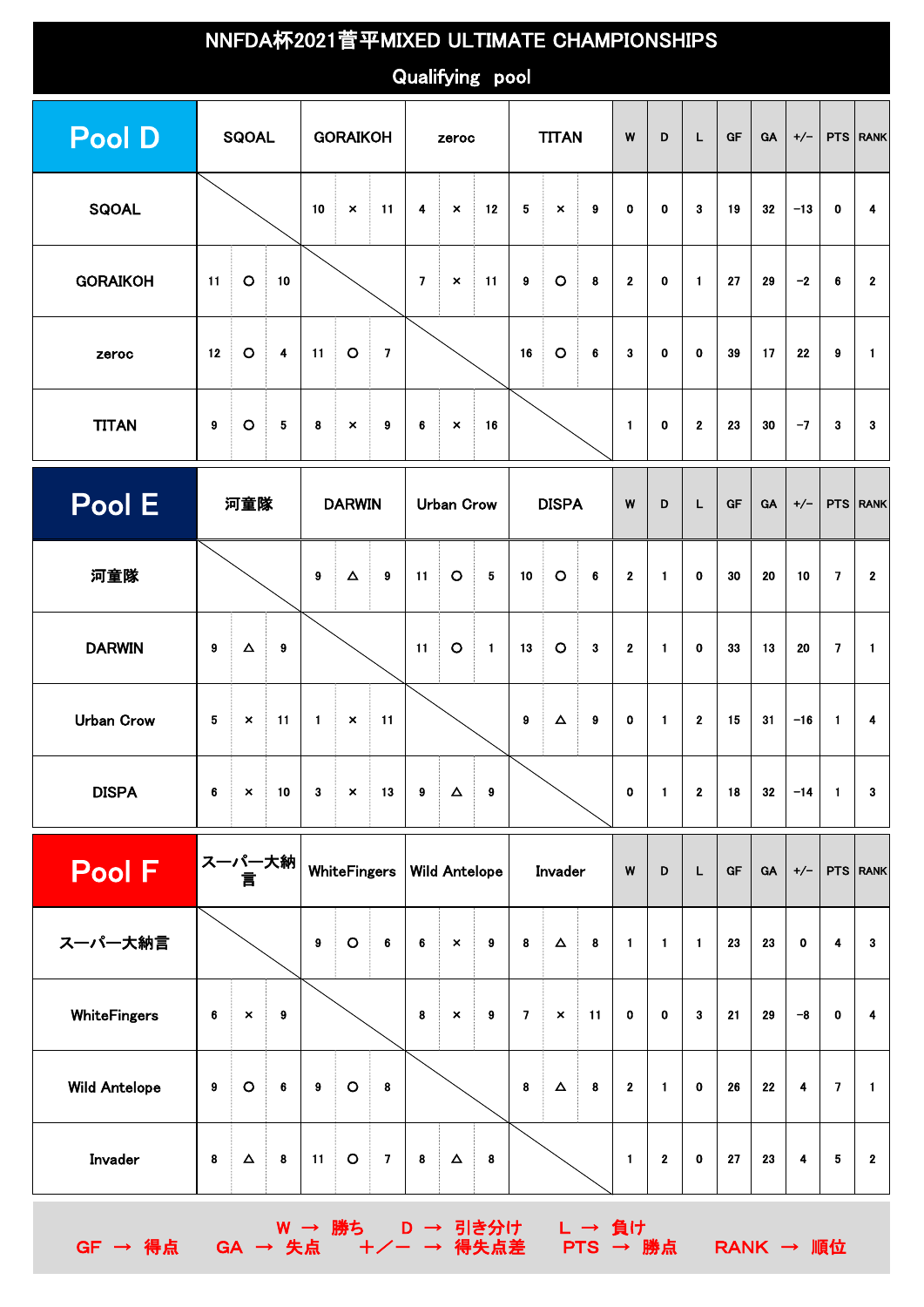## NNFDA杯2021菅平MIXED ULTIMATE CHAMPIONSHIPS

## Temporary ranking

| Pool RANK |                         | <b>TEAM NAME</b>     | <b>PTS</b>                  | $+/-$                   | GF                   | GA                                                     |                                       | Temporary<br>ranking    |
|-----------|-------------------------|----------------------|-----------------------------|-------------------------|----------------------|--------------------------------------------------------|---------------------------------------|-------------------------|
| Pool A    |                         | #kashimameltdown     | 9                           | 27                      | 41                   | 14                                                     |                                       | $\mathbf{3}$            |
| Pool B    | $\mathsf{R}$            | IKU                  | 9                           | 34                      | 44                   | 10                                                     |                                       | $\mathbf{1}$            |
| Pool C    | $\bf a$<br>n            | ななはち                 | 9                           | 29                      | 36<br>39             | $\overline{\mathbf{z}}$<br>$\mathsf{\mathsf{S}}$<br>17 | $\mathbf{1}$                          | $\boldsymbol{2}$        |
| Pool D    | k                       | zeroc                | 9                           | 22                      |                      |                                                        | 6                                     | $\overline{\mathbf{4}}$ |
| Pool E    | 1                       | <b>DARWIN</b>        | $\overline{7}$              | 20                      | 33                   | 13                                                     |                                       | 5                       |
| Pool F    |                         | <b>Wild Antelope</b> | $\overline{7}$              | $\blacktriangleleft$    | 26                   | 22                                                     |                                       | 6                       |
| Pool A    |                         | Cafe de Luida        | 6                           | 26                      | 42<br>16<br>29<br>22 |                                                        |                                       | 8                       |
| Pool B    | R                       | <b>PROUD</b>         | 6                           | $\overline{7}$          |                      | $\overline{7}$                                         |                                       | 9                       |
| Pool C    | $\mathbf a$<br>n        | <b>HIASOBI</b>       | 3                           |                         | 23                   | 28                                                     | $\mathsf{S}$                          | 12                      |
| Pool D    | k                       | <b>GORAIKOH</b>      | 6                           | $-2$                    | 27                   | 29                                                     | $\mathbf{1}$                          | 10                      |
| Pool E    | $\mathbf{2}$            | 河童隊                  | $\overline{7}$              | 10                      | 30                   | 20                                                     | $\overline{2}$                        | $\overline{7}$          |
| Pool F    |                         | Invader              | 5                           | $\overline{\mathbf{4}}$ | 27                   | 23                                                     |                                       | 11                      |
| Pool A    |                         | 上州REDHORSE           | 1                           | $-26$                   | 15                   | 41                                                     |                                       | 18                      |
| Pool B    | $\mathsf{R}$            | ブラックフィンガーズ           | $\mathbf{3}$<br>$-10$<br>18 |                         |                      | 28                                                     | $\mathbf{1}$                          | 16                      |
| Pool C    | $\mathbf a$<br>n        | <b>JAVELINAUTS</b>   | 3                           | $-10$                   | 20                   | 30                                                     | $\mathbf{3}$<br>$\mathsf{\mathsf{S}}$ | 15                      |
| Pool D    | k                       | <b>TITAN</b>         | 3                           | $-7$                    | 23                   | 30<br>1                                                |                                       | 14                      |
| Pool E    | $\mathbf{3}$            | <b>DISPA</b>         | $\mathbf{1}$                | $-14$                   | 18                   | 32                                                     | 8                                     | 17                      |
| Pool F    |                         | スーパー大納言              | 4                           | $\mathbf 0$             | 23                   | 23                                                     |                                       | 13                      |
| Pool A    |                         | <b>BIG.C</b>         | $\mathbf{1}$                | $-27$                   | 15                   | 42                                                     |                                       | 21                      |
| Pool B    | ${\sf R}$               | <b>BIG APPLE</b>     | $\mathbf 0$                 | $-31$                   | $\boldsymbol{9}$     | 40                                                     | $\mathbf{1}$<br>$\pmb{9}$             | 24                      |
| Pool C    | $\mathbf a$<br>n        | iriko                | $\overline{\mathbf{3}}$     | $-14$                   | 17                   | 31                                                     | $\mathsf{S}$                          | 19                      |
| Pool D    | k                       | SQOAL                | $\pmb{0}$                   | $-13$                   | 19                   | $32\phantom{a}$                                        |                                       | 23                      |
| Pool E    | $\overline{\mathbf{4}}$ | <b>Urban Crow</b>    | $\mathbf{1}$                | $-16$                   | 15                   | 31                                                     | $\frac{2}{4}$                         | 20                      |
| Pool F    |                         | <b>WhiteFingers</b>  | $\pmb{0}$                   | $-8$                    | 21                   | 29                                                     |                                       | 22                      |

□仮順位決定方法□

・Pool試合結果を反映し、行った試合数で各ポイント(PTS・+/-・GF・GA)を割る。

・Pool内順位が同じ順位で決定する。

①:PTS(勝ち点)の多いチームを上位とする。

②:①で決定しない場合、+/-(得失点差)の多いチームを上位とする。

③:②で決定しない場合、GF(得点)の多いチームを上位とする。

④:③で決定しない場合、GA(失点)の少ないチームを上位とする。

⑤:④で決定しない場合、事務局の抽選で決定する。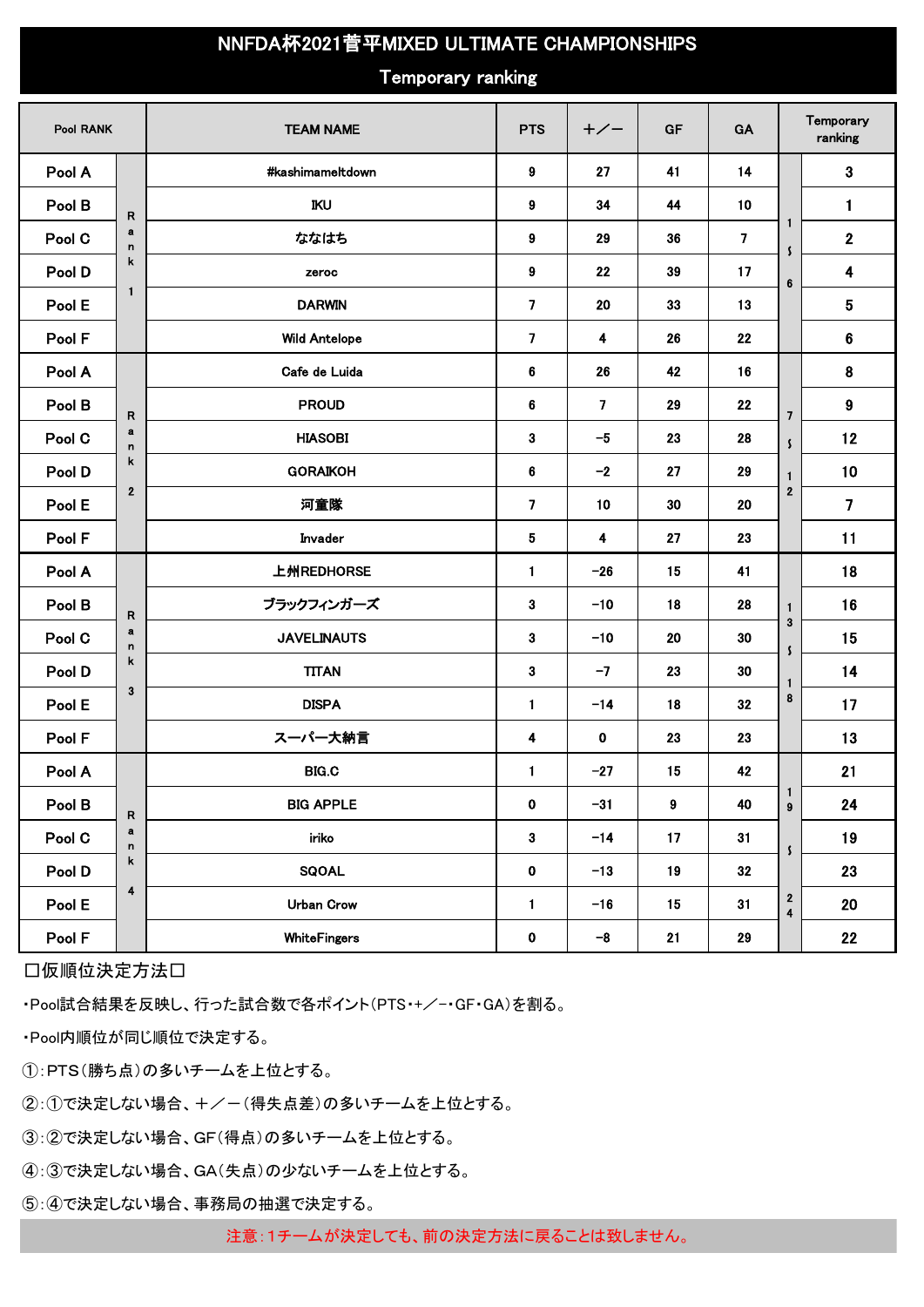